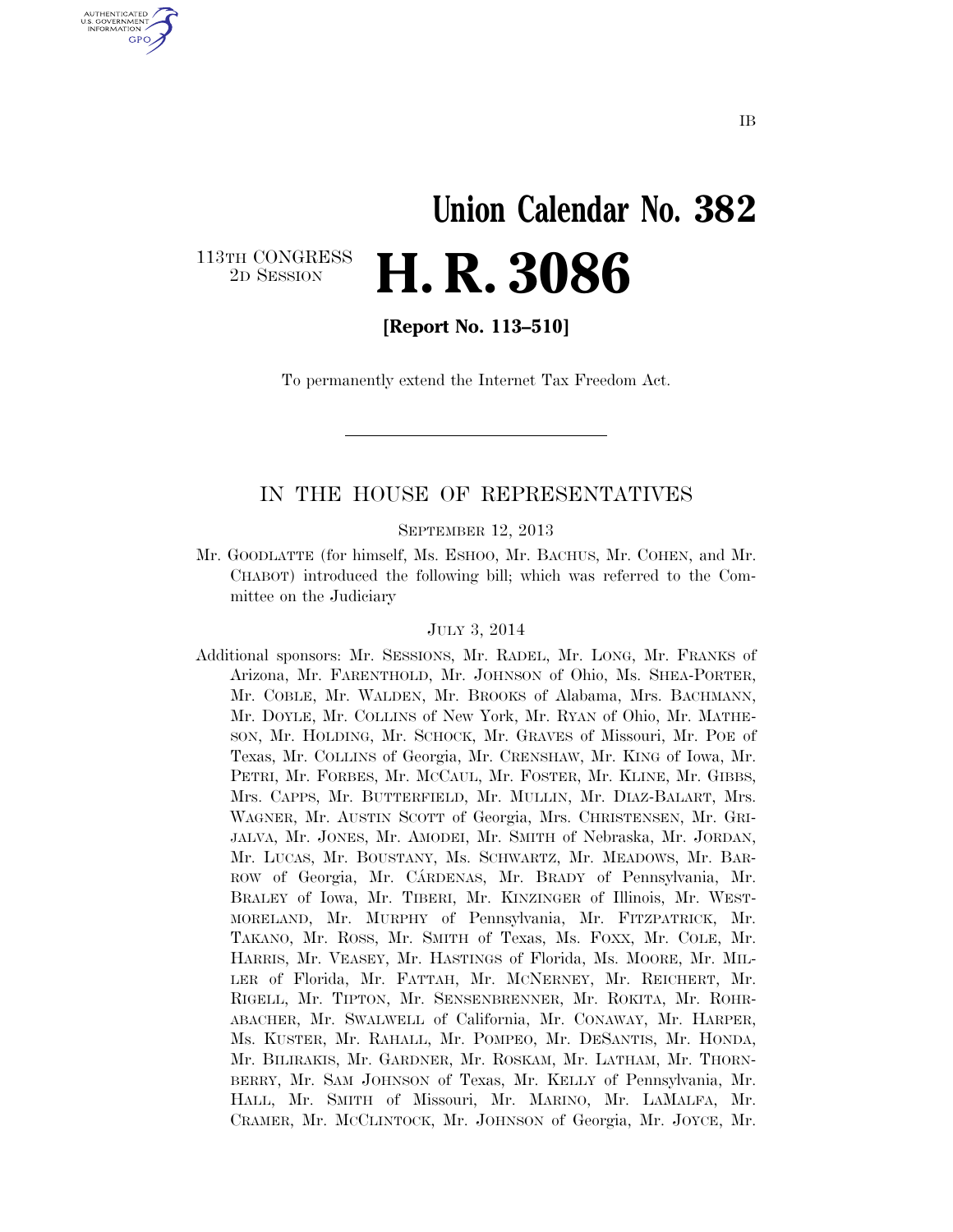CHAFFETZ, Mr. RIBBLE, Mr. COOK, Mr. CARTWRIGHT, Mr. WITTMAN, Mr. ENYART, Mr. GRAVES of Georgia, Mr. ROGERS of Kentucky, Mr. ENGEL, Mr. GRIFFITH of Virginia, Ms. SPEIER, Mr. SALMON, Mr. LOEBSACK, Mr. PRICE of North Carolina, Mr. CONNOLLY, Mr. BRADY of Texas, Mr. MARCHANT, Mr. GOSAR, Mr. HULTGREN, Mr. LUETKE-MEYER, Mr. YOUNG of Alaska, Mr. MEEHAN, Mr. GIBSON, Ms. MCCOL-LUM, Mrs. NOEM, Mr. ROGERS of Michigan, Mr. PITTENGER, Mr. PAUL-SEN, Mr. HOLT, Mr. FINCHER, Mr. WILSON of South Carolina, Mr. MCKEON, Ms. LORETTA SANCHEZ of California, Mr. LATTA, Mr. BARR, Ms. WILSON of Florida, Mr. HIMES, Mr. CALVERT, Mr. REED, Mr. HURT, Mr. MAFFEI, Mr. DAINES, Mr. THOMPSON of California, Mr. YODER, Ms. JENKINS, Mr. ISSA, Mr. DAVID SCOTT of Georgia, Ms. ROS-LEHTINEN, Mr. ROE of Tennessee, Mr. RICE of South Carolina, Mr. MICA, Mr. NUNES, Mr. ISRAEL, Ms. HERRERA BEUTLER, Mr. MEEKS, Mr. CUMMINGS, Mr. NEUGEBAUER, Mr. DINGELL, Mr. GRIMM, Mr. MUR-PHY of Florida, Mr. MORAN, Mr. SCALISE, Mr. SMITH of Washington, Mr. DEFAZIO, Mrs. CAROLYN B. MALONEY of New York, Mr. DENHAM, Mr. CAMP, Mr. GRIFFIN of Arkansas, Mrs. BROOKS of Indiana, Mr. HECK of Nevada, Mr. RUSH, Mr. BISHOP of New York, Mr. THOMPSON of Mississippi, Mrs. BLACKBURN, Ms. KELLY of Illinois, Mr. COTTON, Mr. STIVERS, Mrs. KIRKPATRICK, Mr. KILMER, Mr. GENE GREEN of Texas, Mr. YARMUTH, Mr. PAYNE, Mr. FRELINGHUYSEN, Ms. BROWNLEY of California, Mr. VARGAS, Mr. WHITFIELD, Ms. FUDGE, Ms. TSONGAS, Mr. TERRY, Ms. BROWN of Florida, Mrs. DAVIS of California, Mr. HORSFORD, Mr. SHIMKUS, Mr. WALBERG, Mr. ROYCE, Mr. BARTON, Mr. KIND, Mr. WOMACK, Mr. FLORES, Ms. GRANGER, Mrs. MCMORRIS RODGERS, Mr. RODNEY DAVIS of Illinois, Mr. DUFFY, Ms. EDDIE BER-NICE JOHNSON of Texas, Mrs. ELLMERS, Mr. RICHMOND, Mr. NUGENT, Ms. MATSUI, Mr. SCHRADER, Mr. SIMPSON, Mr. ADERHOLT, Mr. OLSON, Mr. BERA of California, Mr. PALLONE, Mr. POLIS, Mr. FARR, Mr. DENT, Mr. WEBSTER of Florida, Mr. COURTNEY, Mr. PETERS of California, Mr. CAMPBELL, Mr. GEORGE MILLER of California, Mrs. CAPITO, Mrs. BEATTY, Mr. RYAN of Wisconsin, Ms. ESTY, Mr. KENNEDY, Mr. GOH-MERT, Mr. WILLIAMS, and Mr. PEARCE

JULY 3, 2014

Committed to the Committee of the Whole House on the State of the Union and ordered to be printed

### **A BILL**

To permanently extend the Internet Tax Freedom Act.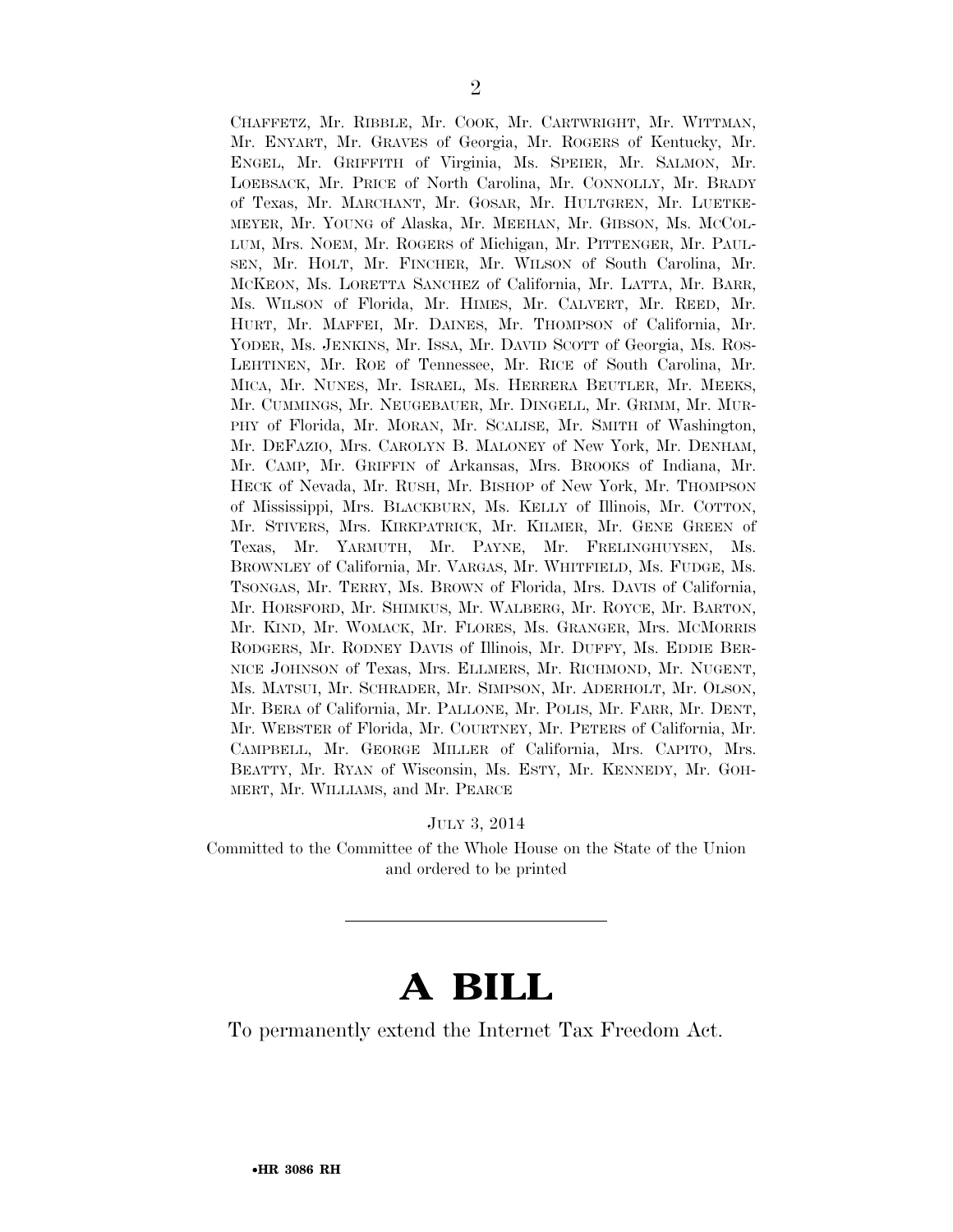*Be it enacted by the Senate and House of Representa- tives of the United States of America in Congress assembled,*  **SECTION 1. SHORT TITLE.**  This Act may be cited as the ''Permanent Internet Tax Freedom Act''. **SEC. 2. PERMANENT MORATORIUM ON INTERNET ACCESS TAXES AND MULTIPLE AND DISCRIMINATORY TAXES ON ELECTRONIC COMMERCE.**  (a) IN GENERAL.—Section 1101(a) of the Internet Tax Freedom Act (47 U.S.C. 151 note) is amended by striking '' during the period beginning November 1, 2003, and ending November 1, 2014''. (b) EFFECTIVE DATE.—The amendment made by this section shall apply to taxes imposed after the date of the enactment of this Act.